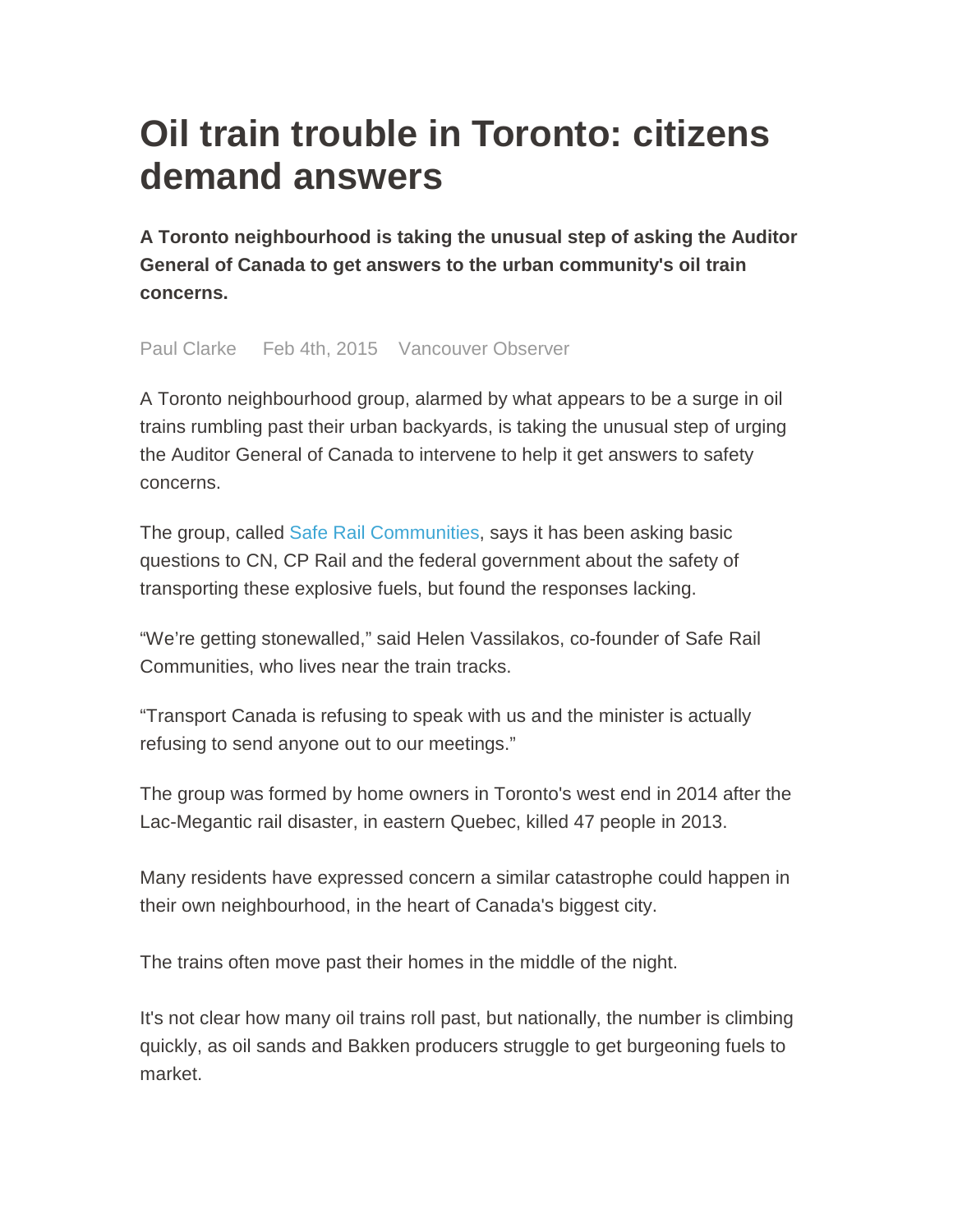So in a five-page environmental petition sent to Ottawa last week, members of Safe Rail Communities said it had no other choice but to contact the Auditor General. That office has broad powers to investigate federal government operations.

The group's petition lays out 17 questions directed at Transport Canada and Environment Canada. They include questions about the safety of tank cars currently being used to transport oil, to whether the government has sufficiently studied the environmental and public health risks associated with the substantial increase in shipments of oil by rail.

## **Oil train data kept secret: CN**

Canadian National Railway said it cannot share the information with citizens easily because it's commercially sensitive.

It said it discloses information about the dangerous goods it transports with municipalities across Canada including Toronto, but due to non-disclosure agreements, that information is kept secret and only accessible to emergency response officials.

"It's unbelievable that ordinary citizens have to do so much work to get an answer about things that affect us," said Patricia Lai, a mother of three young children and member of the Safe Rail Communities group.

"We all assume that everything is being done to the strictest and the highest safety standards that could possibly exist, but they aren't," she added.

Lai said the only contact they've had with Transport Canada was during a brief community meeting in April 2014 that was held in another riding.

"It was quite promising that they were there and we thought fantastic, we can voice our concerns, we will be heard," said Lai.

But since then the group has tried unsuccessfully to contact Transport Canada on four occasions, including sending a formal invitation to Lisa Raitt, the Minister of Transport, to attend a meeting in their area in September.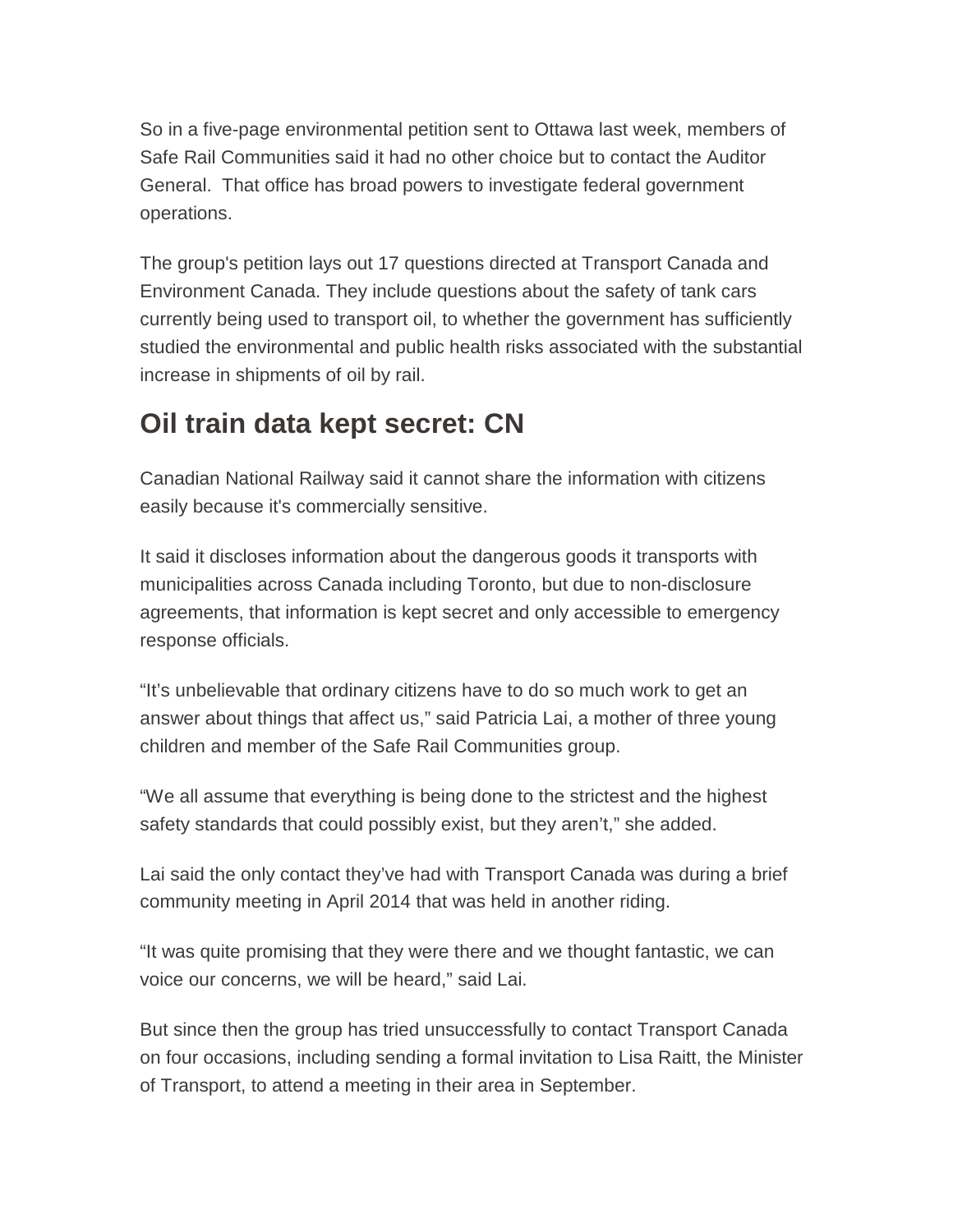In an email from Transport Canada, it confirmed Raitt received Safe Rail Communities latest correspondence including a review of the Canadian Transportation Act on January 21.

"The department is currently looking at this proposition and will provide comments in due time," said Mélany Gauvin, a spokesperson for Transport Canada said Monday.

The ministry did not explain why the minister or department did not to respond to the group's three other inquires last year.

In 2009, there were 500 railcars of crude oil and other hazardous goods transported across Canada. That number jumped to more than 130,000 in 2014, according to the Railway Association of Canada (RAC).

That number is expected to quadruple to 510,000 railcars by 2016, according to comments made by Bob Bleaney, vice-president of external relations for the Canadian Association of Petroleum Producers, during a House of Commons committee meeting in 2013.

Last year in a report by the Transportation Safety Board, it described the amount of oil being shipped by rail as "staggering" and went on to state that the risks to the public and the environment have increased significantly.

"We're not opposed to it being shipped by rail, as long as it is shipped in the safest way possible," said Vassilakos, who explained that they understand shipping oil by rail is an economic reality.

In October, Transport Canada introduced a number of new safety rules in response to the Lac-Mégantic train disaster, including hiring 10 addition auditors to audit rail companies' safety management systems.

"It's been a year a half since Lac Megantic and we still really have not had a commitment from the minister that all these recommendations are going to be enforced," said Peggy Nash, a Toronto MP who represents a community bound on three sides by rail lines.